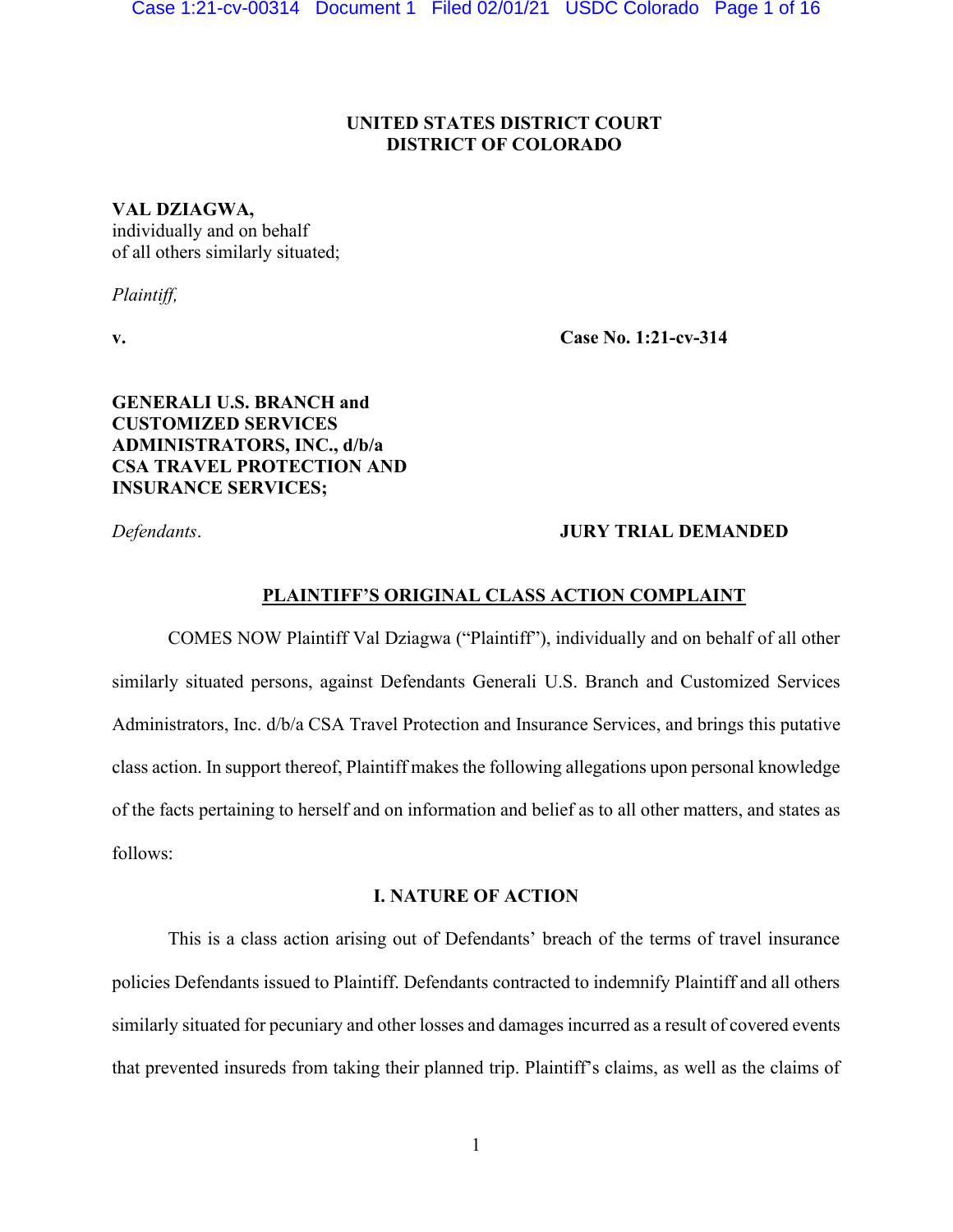### Case 1:21-cv-00314 Document 1 Filed 02/01/21 USDC Colorado Page 2 of 16

each proposed class member, are supported by the written provisions of the Policy for travel protection insurance underwritten and administered to them by Defendants. *See* **Exhibit 1**, Policy. The Policy, and all CSA Travel Protection Policies at issue for all other class members nationwide, is identified as "Policy Form series  $G-200HA$ ."

1. Defendants have caused substantial harm to Plaintiff and the proposed class by improperly refusing to issue reimbursement for trip cancellations and travel delays explicitly covered by the Policy. Plaintiff has been completely denied reimbursement for his Trip Cancellation Claim (the ³Claim´). Defendants have refused to pay COVID-19 related trip cancellations by others insured under the Policy, depriving Plaintiff and the putative class members' the maximum benefits available under the Schedule of Coverage in the Policy.

2. Plaintiff brings this action on behalf of himself and all other similarly situated individuals. Plaintiff seeks to recover compensatory damages (plus attorney fees and costs), as well as declaratory and injunctive relief.

## **II. PARTIES**

3. Plaintiff Val Dziagwa is a citizen of the United States residing in the city of Arvada, in Jefferson County, Colorado.

4. Defendant Generali U.S. Branch ("Generali") is, upon information and belief, a Maryland corporation with its principal place of business located in New York, New York. It is the U.S. representative office of Assicurazioni Generali, S.p.A., an Italian corporation located in Trieste, Italy. Generali is licensed to do business in all 50 states as well as in the District of Columbia, and operates under various trade named in various states, including "Assicurazioni Generali – U.S. Branch" in Colorado.

<sup>1</sup> *See* **Exhibit 1**, The Policy, at \*16.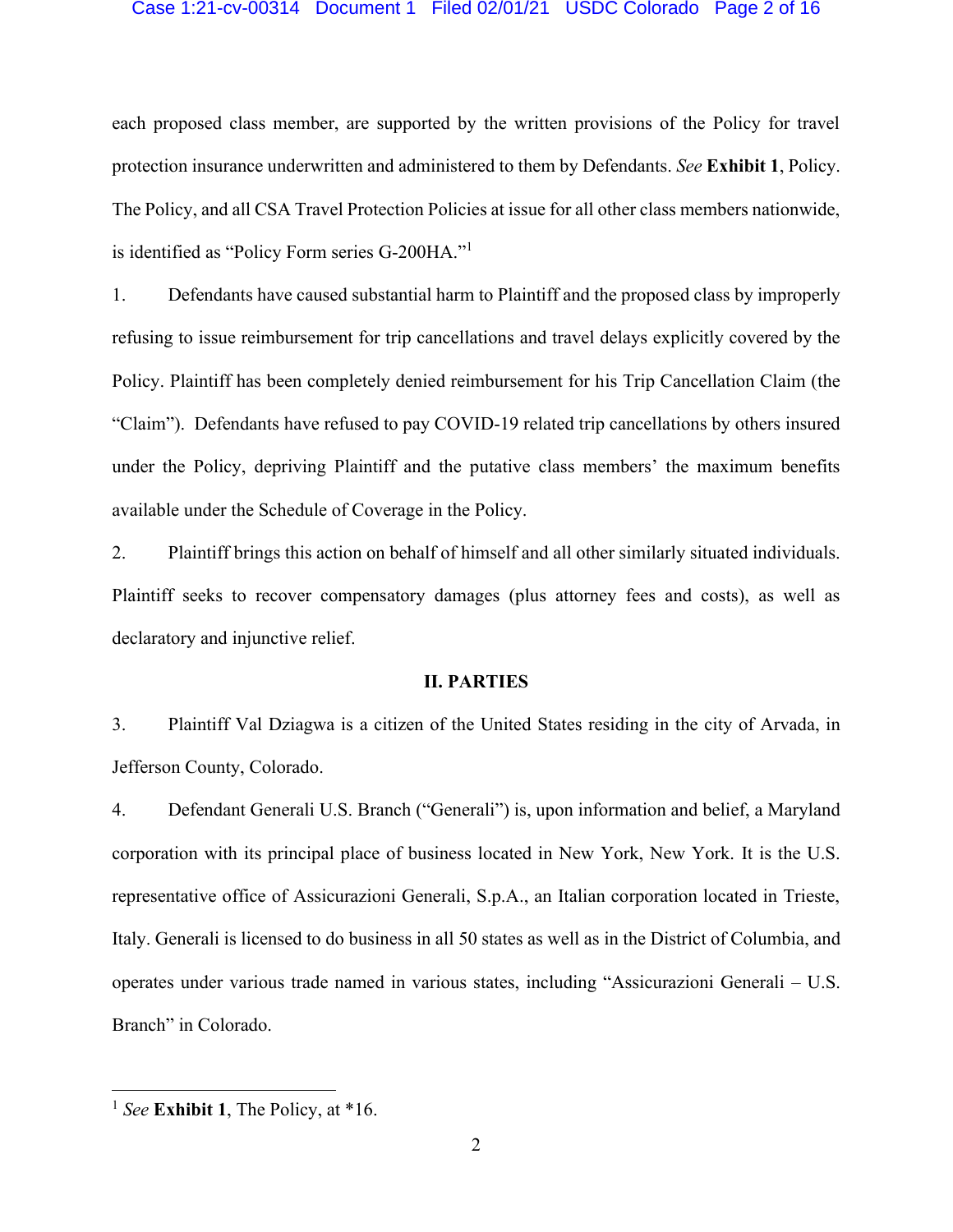#### Case 1:21-cv-00314 Document 1 Filed 02/01/21 USDC Colorado Page 3 of 16

5. Defendant Customized Services Administrators, Inc. ("CSA") is, upon information and belief, an active California corporation with its principal place of business in California and branches in Alabama, Arizona, Arkansas, Colorado, Florida, Georgia, Hawaii, Indiana, Kentucky, Maine, Massachusetts, Minnesota, Missouri, Montana, New Mexico, Nevada, North Carolina, North Dakota, Ohio, Oklahoma, Pennsylvania, South Carolina, South Dakota, Texas, Virginia, West Virginia, and Wyoming.

6. Currently and at all times relevant herein, Generali, through its practices and relationships with its subsidiaries and alternate business names under which it carries out a vast majority of its U.S. business, has consistently shown an existing unity of ownership, of operation, and of use sufficient to definitively establish the unitary nature of Generali's business. Specifically, in addition to the clear unity of ownership as set forth above, Generali's operational unity is evidenced by central advertising, accounting, and management in the United States; further, Generali has demonstrated unity of use in its general system of operation.

## **III**. **JURISDICTION AND VENUE**

7. This Court has subject matter jurisdiction over this action pursuant to 28 U.S.C. §1332(d)(2)(A), as modified by the Class Action Fairness Act of 2005, because at least one member of the Class is a citizen of a different state than Defendant; there are more than 100 members of the Class; and upon information and belief the aggregate amount in controversy exceeds \$5,000,000.00 exclusive of interest and costs.

8. This Court has general personal jurisdiction over Defendants because Generali, by and through its U.S. entities, has purposefully availed itself of the benefits and protections of Colorado by conducting continuous and systematic business operations that are so substantial in this judicial district so as to render it essentially at home in this state. Defendant Generali underwrites insurance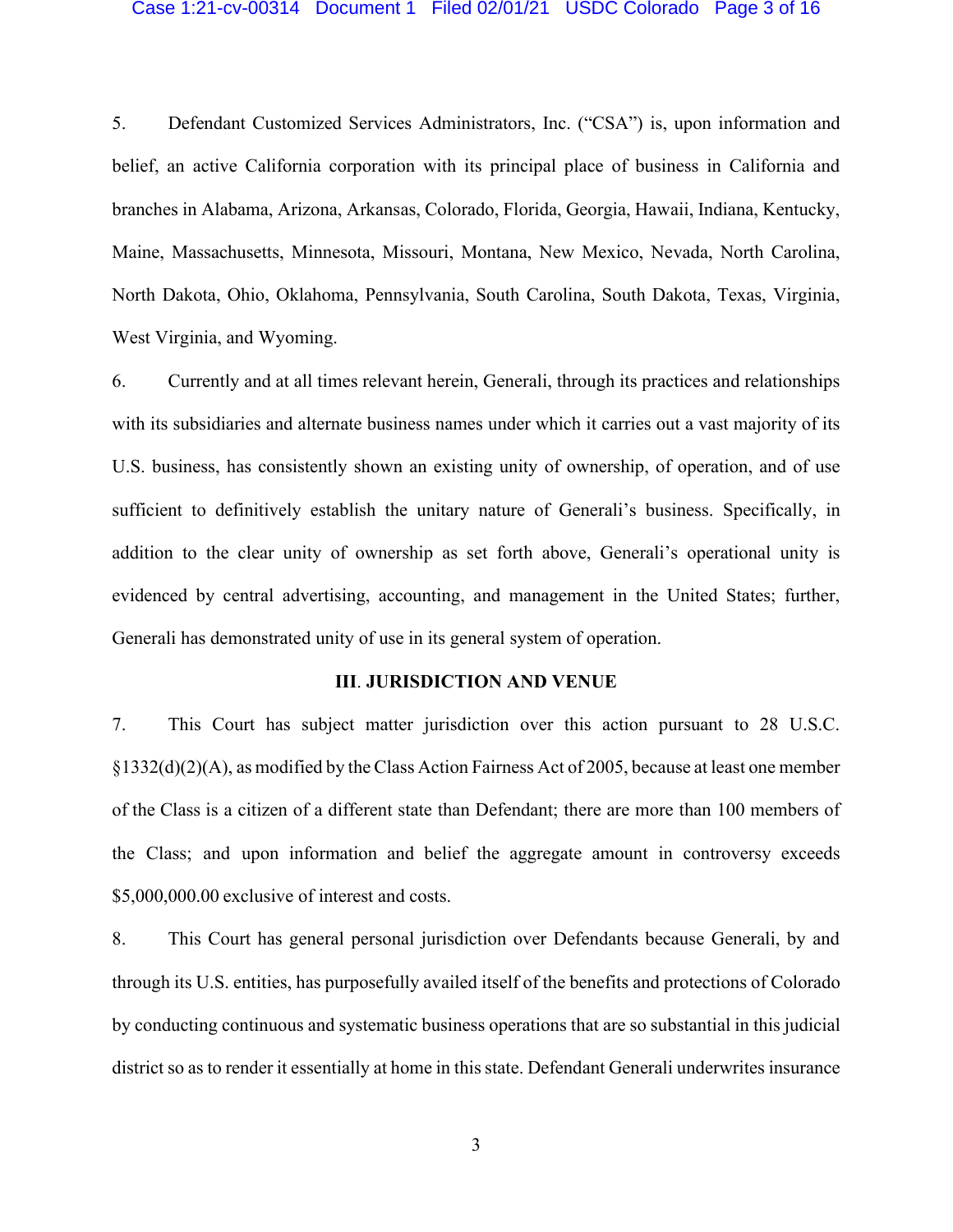policies to residents of this district.

9. This Court has specific jurisdiction over Defendants because they marketed and sold the insurance policy at issue in this case to the Plaintiff in Colorado; they directed the claim denial to Plaintiff in Colorado; and they collected insurance premiums from Plaintiff in Colorado.

10. Venue is proper in the District of Colorado pursuant to 28 U.S.C. § 1391 in that all or a substantial part of the events or omissions giving rise to Plaintiff's claims occurred within that District. Namely, Defendants marketed and sold an insurance policy to Plaintiff in Colorado, and directed the denial letter and claims denials to Plaintiff in Colorado.

## **IV. FACTUAL BACKGROUND**

11. On February 15, 2019, Plaintiff used the online vacation booking website VRBO.com to book accommodations for his wife's 60<sup>th</sup> birthday celebration in Maui, Hawaii. He signed a rental agreement for ten guests to stay at a beach house in Maui for six nights, for arrival on June 10, 2020 and check-out on June 16, 2020.

12. Plaintiff paid for the group's oceanfront vacation rental accommodations through VRBO. The total cost was \$11,659.50 (including a refundable \$1,000 damage deposit), which Plaintiff pre-paid.

13. Upon checkout on VRBO's booking site, Plaintiff elected to pay an optional, additional fee of \$479.67 for a travel insurance coverage plan underwritten by Generali.

14. Nearly a year had passed after Plaintiff booked his trip when, on January 21, 2020, the first Covid-19 case the U.S. was confirmed in the state of Washington.

15. On March 4, 2020, Hawaii's governor David Y. Ige issued an emergency Proclamation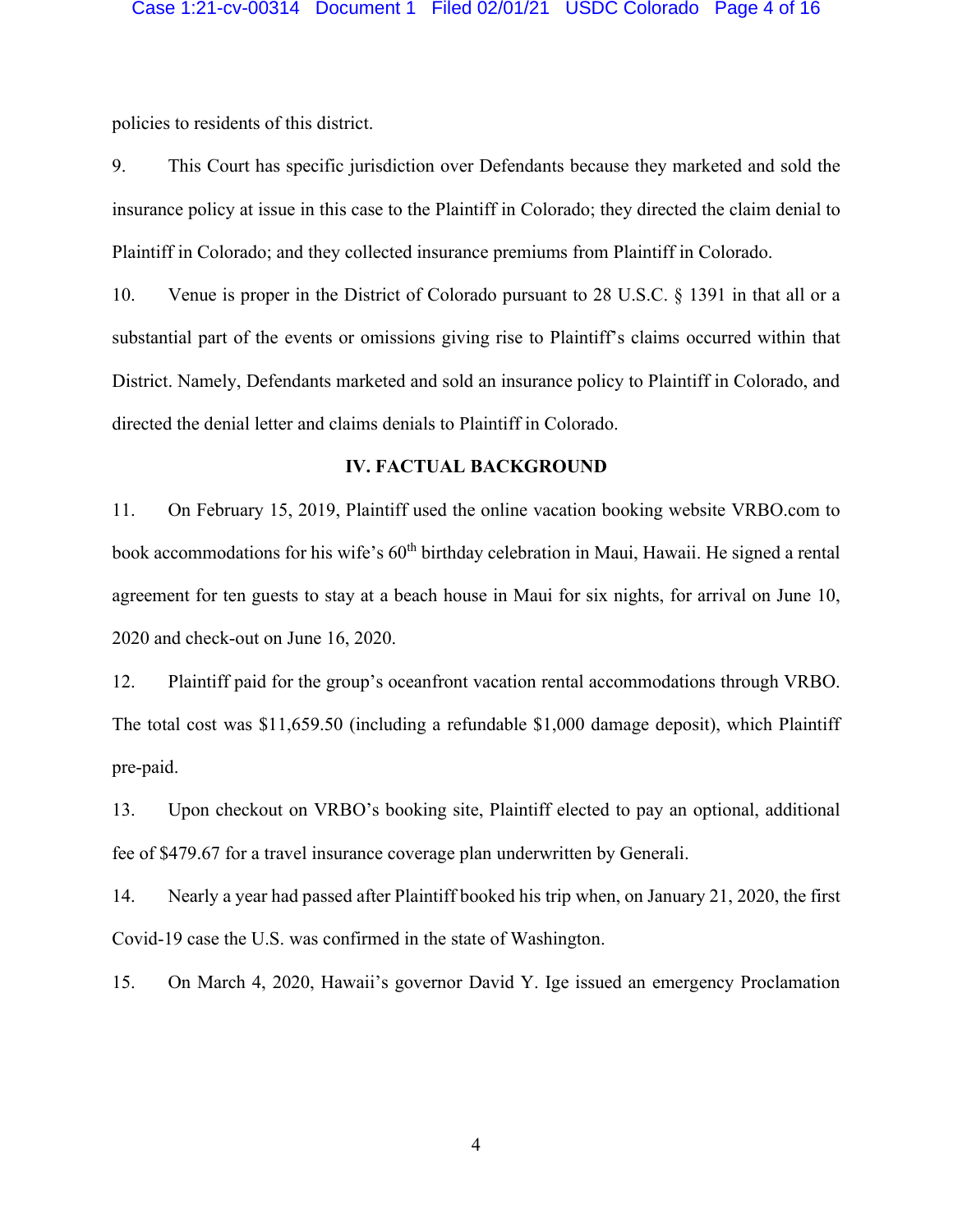declaring a disaster pursuant to Hawaiian statutory law.<sup>2</sup> On March 16, Governor Ige issued a Supplementary Proclamation, authorizing additional statutorily permissible emergency measures.<sup>3</sup> 16. On March 21, 2020, Governor Ige issued a Second Supplementary Proclamation, supplementing both the initial Proclamation and the Supplementary Proclamation.<sup>4</sup> This Proclamation ordered that all people entering Hawaii, except for certain emergency or critical infrastructure personnel, be subjected to a "mandatory self-quarantine":

NOW, THEREFORE, I, DAVID Y. IGE, Governor of the State of Hawai'i, hereby further supplement the Proclamation of March 4, 2020, and the Supplementary Proclamation of March 16, 2020, both of which shall remain in full force and effect, and authorize and invoke the following:

 $1<sub>1</sub>$ Pursuant to section 127A-13(a)(1), HRS, all persons entering the State of Hawai'i shall be subject to mandatory self-quarantine, except those persons performing emergency response or critical infrastructure functions who have been exempted by the Director of Emergency Management. The period of self-quarantine shall begin from the time of entry into the State of Hawai'i and shall last 14 days or the duration of the person's presence in the State of Hawai'i, whichever is shorter. This selfquarantine mandate shall take effect on March 26, 2020 at 12:01 am.

Governor Ige's order, as originally entered and as renewed, is referred to hereafter as the "Quarantine Order."

 $2$ See *See* [https://governor.hawaii.gov/wp-content/uploads/2020/03/2003020-GOV-Emergency-](https://governor.hawaii.gov/wp-content/uploads/2020/03/2003020-GOV-Emergency-Proclamation_COVID-19.pdf)Proclamation COVID-19.pdf (last accessed January 29, 2021).

<sup>&</sup>lt;sup>3</sup> See [https://governor.hawaii.gov/wp-content/uploads/2020/03/2003109-ATG\\_COVID-19-](https://governor.hawaii.gov/wp-content/uploads/2020/03/2003109-ATG_COVID-19-Supplementary-Proclamation-signed.pdf) [Supplementary-Proclamation-signed.pdf](https://governor.hawaii.gov/wp-content/uploads/2020/03/2003109-ATG_COVID-19-Supplementary-Proclamation-signed.pdf) (last accessed January 29, 2021).

<sup>4</sup> *See* **Exhibit 2**, Second Supplementary Proclamation, *available at*  [https://governor.hawaii.gov/wp-content/uploads/2020/03/2003152-ATG\\_Second-](https://governor.hawaii.gov/wp-content/uploads/2020/03/2003152-ATG_Second-Supplementary-Proclamation-for-COVID-19-signed.pdf)[Supplementary-Proclamation-for-COVID-19-signed.pdf](https://governor.hawaii.gov/wp-content/uploads/2020/03/2003152-ATG_Second-Supplementary-Proclamation-for-COVID-19-signed.pdf) (last accessed January 29, 2021).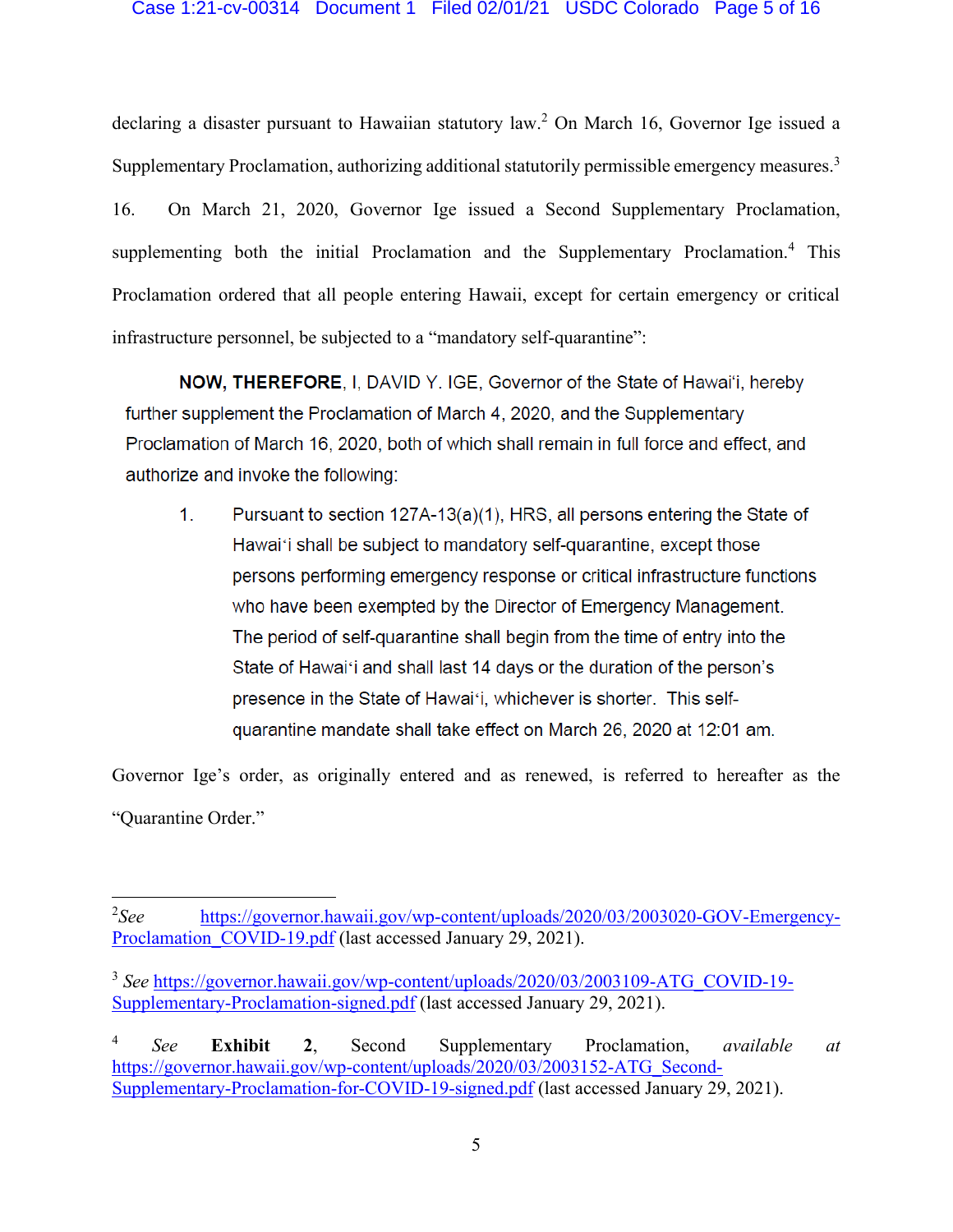### Case 1:21-cv-00314 Document 1 Filed 02/01/21 USDC Colorado Page 6 of 16

17. The Quarantine Order further provided that "any person violating the rules relating to quarantine shall be guilty of a misdemeanor, and upon conviction, the person shall be fined not more than \$5,000, or imprisoned not more than one year, or both." (*Id.* 1 3.) Governor Ige himself characterized his Quarantine Order as "extreme, but necessary" measures "to flatten the curve and lay the groundwork for our recovery.<sup>"5</sup>

18. The Quarantine Order went into effect on March 26, 2020, and Governor Ige renewed it several times over the next several months.

19. On October 13, 2020, Governor Ige issued a Fourteenth Proclamation that created narrow exceptions to the 14-day quarantine requirement, including one for "persons who, upon entry into the State, provide written confirmation from a State approved COVID-19 testing facility of a negative test result from an observed test administered to the traveler within 72 hours from the final leg of departure."<sup>6</sup> This exception took effect on October 15, 2020.

20. But despite the evolution of certain exceptions since the initial March 26, 2020 Quarantine Order, the 14-day quarantine remains in effect as of the date of filing of this Complaint.

21. The mandatory 14-day self-quarantine was in place, and applicable to Plaintiff and all of his family members and guests, during the scheduled June 10-16, 2020 trip to Maui.

22. Subject to the limited exceptions not applicable to Plaintiff, the Hawaii self-quarantine remains in place to date.

# **Plaintiff's Trip Cancellation**

23. When Plaintiff purchased the Policy at the same time he booked the trip accommodations

<sup>5</sup> *See* <https://www.cnn.com/travel/article/hawaii-tourist-arrests-quarantine/index.html> (last accessed January 29, 2021).

<sup>6</sup> *See* [https://governor.hawaii.gov/wp-content/uploads/2020/10/2010095-ATG\\_Fourteenth-](https://governor.hawaii.gov/wp-content/uploads/2020/10/2010095-ATG_Fourteenth-Proclamation-for-COVID-19-distribution-signed.pdf)[Proclamation-for-COVID-19-distribution-signed.pdf](https://governor.hawaii.gov/wp-content/uploads/2020/10/2010095-ATG_Fourteenth-Proclamation-for-COVID-19-distribution-signed.pdf) (last accessed January 29, 2021).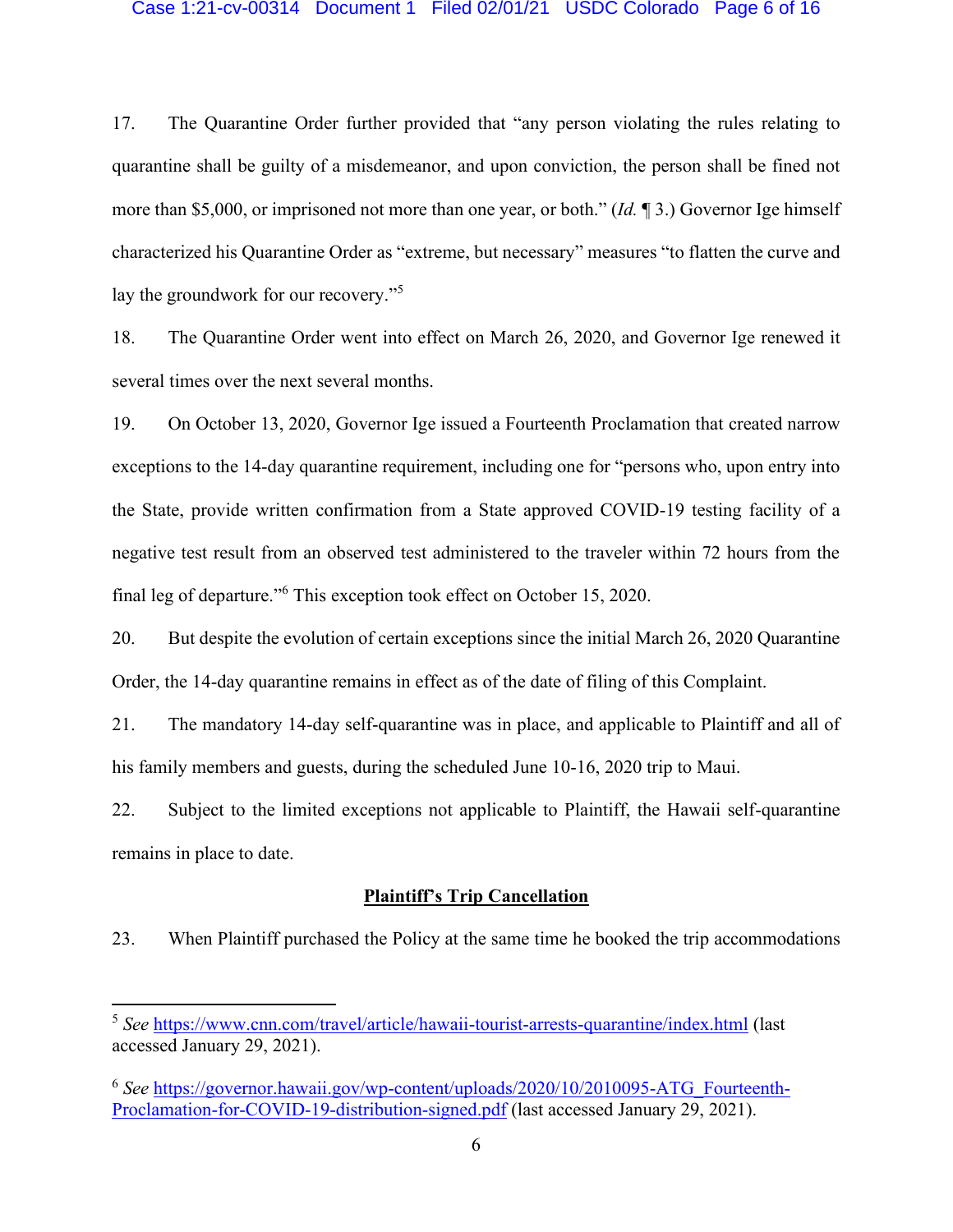#### Case 1:21-cv-00314 Document 1 Filed 02/01/21 USDC Colorado Page 7 of 16

through VRBO on or about February 15, 2019, neither he nor any reasonable person in his situation could have foreseen the outbreak of a worldwide viral pandemic that would unfold at a rapid rate nearly a year later.

24. Indeed, Plaintiff booked his trip nearly a year before the first COVID-19 case had even been confirmed in the United States, and more than a year before Hawaii Governor Ige issued the mandatory self-quarantine order for the first time.

25. Plaintiff, who resides in Colorado, was closely following the news coming from Hawaii, as it related to his trip. On March 20, 2020, Plaintiff received an email from the owner of the VRBO rental in Maui that provided a comprehensive update as to the status of travel in Maui. That email noted that state officials were considering a 14-day quarantine for arriving tourists.

26. This email proved prescient, as Governor Ige's 14-day quarantine order came down the very next day, March 21. (*See* Exhibit 2).

27. After careful consideration, Plaintiff reluctantly canceled his long-awaited family trip, notifying CSA of the cancellation on March 23, 2020.

## **Plaintiff submits a claim; Defendants deny the claim, twice**

28. On June 1, 2020, Plaintiff received a denial letter by email, which stated that the reason for denial was because "the cause of [Plaintiff's] loss is not due to an event that is covered by the plan [he] purchased.´ *See* **Exhibit 3**, CSA Denial Email (06.01.2020). This was the extent of the explanation, with the rest of the communication containing boilerplate language and an offer to refund Plaintiff's policy premium.

29. That same day, Plaintiff sent an email response that requested an explanation for the denial. Specifically, he asked why the Hawaii mandatory self-quarantine order did not qualify as "being" hijacked or quarantined," which is explicitly listed as a covered event under the Policy.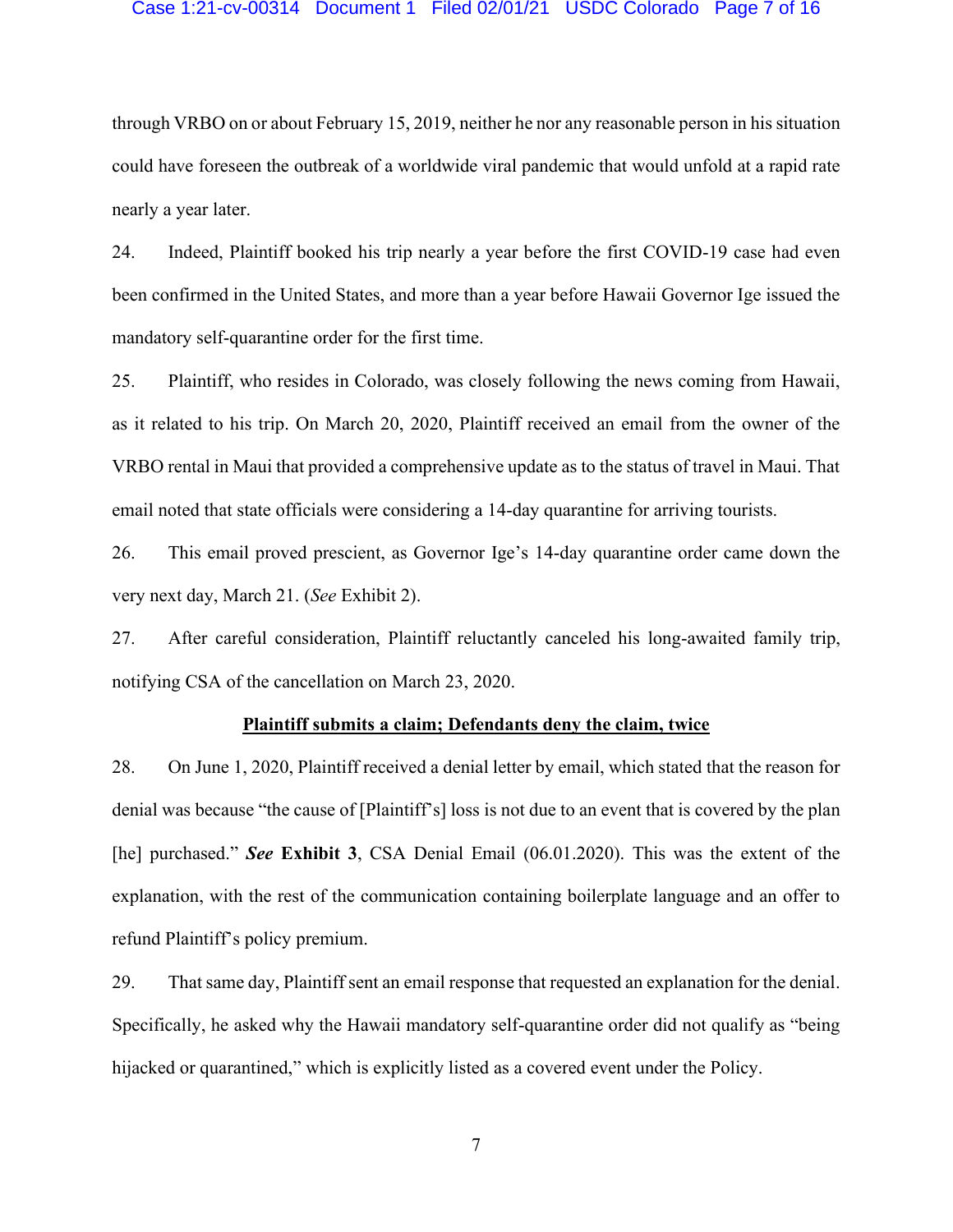### Case 1:21-cv-00314 Document 1 Filed 02/01/21 USDC Colorado Page 8 of 16

30. On June 5, 2020, CSA responded, this time addressing the quarantine language in the Policy:

Your policy lists being Quarantine as a Covered Event, however, Quarantine is defined as "The enforced isolation of you or your Traveling Companion, for the purpose of preventing the spread of illness, disease or pests."

According to the information provided, you would have been subject to a 14-day Quarantine upon arrival at your destination. However, this event cannot be considered for coverage as vou were not actually Quarantined.

(**Exhibit 4,** Second CSA Denial (06.05.2020).)

31. In this communication, Defendants explicitly and openly admit that Hawaii Governor Ige's Quarantine Order was, in fact, a quarantine as defined by the Policy.

32. Defendants appear to contend, however, that because Plaintiff and his wife did not actually get on their scheduled flight from Denver to Maui and subject themselves to Hawaii's mandatory 14-day quarantine – and the potential \$5,000 fine or year's imprisonment should they violate it – they were not "being quarantined" under the terms of the Policy.

33. On June 8, 2020, Plaintiff's retained attorney sent a letter to CSA demanding full repayment of Plaintiff's covered losses.

34. On July 13, 2020, CSA responded to Plaintiff's attorney, reiterating its previous claim position and denying the claim, effectively, for a third time. **(Exhibit 5, July 13, 2020 denial)**

# **Quarantine Coverage**

35. Not only does Defendants' position defy common sense, it evinces an overly restrictive interpretation of how the Policy defines a "quarantine."

36. The Policy defines a "Quarantine" as "the enforced isolation of your or your Traveling Companion, for the purpose of preventing the spread of illness, disease or pests.´ (Policy at 9).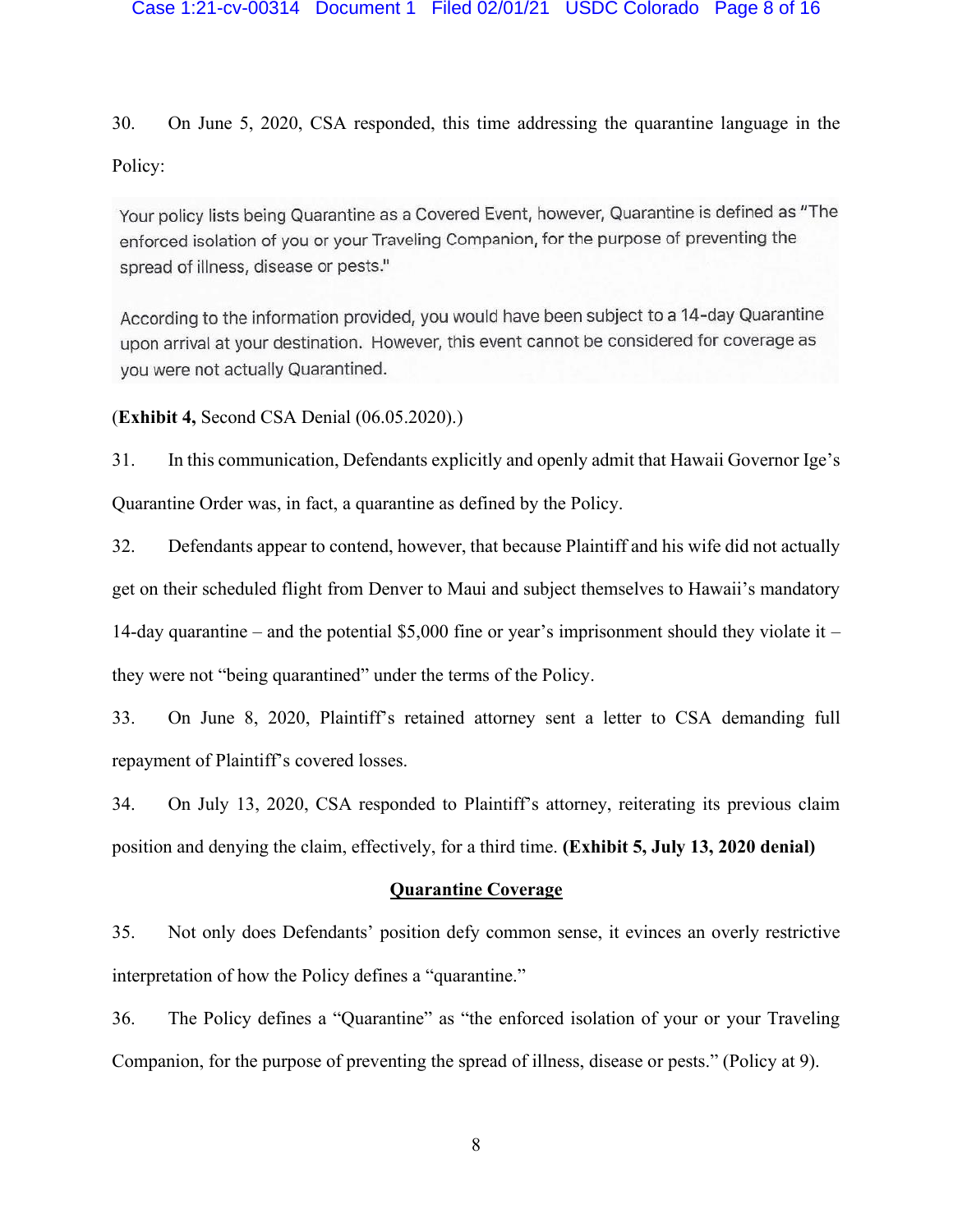#### Case 1:21-cv-00314 Document 1 Filed 02/01/21 USDC Colorado Page 9 of 16

37. The Quarantine Order, as CSA acknowledged, plainly fits within the definition of a "quarantine" under the Policy as it was issued to prevent the spread of "illness" or "disease," – COVID-19.

38. The Policy provides coverage for Trip Cancellation, among other travel plan protections.

The Trip Cancellation Benefit provision provides:

Benefits will be paid, up to the amount in the Schedule, for the forfeited, prepaid, nonrefundable, non-refunded and unused published Payments that you paid for your Trip, **if you are prevented from taking your Trip due to one of the following unforeseeable Covered Events that occur before departure on your Trip** to you or your Traveling Companion, while your coverage is in effect under this Policy.

(Policy at 16) (emphasis added).

39. One such "Covered Event" is, of course, "quarantine."

40. It is beyond reasonable dispute that Plaintiff was "prevented from taking [his] Trip" due to the Quarantine Order.

41. Plaintiff was faced with the Hobson's choice of either  $(1)$  flying to his destination only to enter a mandatory, 14-day quarantine pursuant to Hawaii law, or else face potential imprisonment; or (2) cancel the trip. Critically, under either circumstance, the Quarantine Order implemented by Governor Ige was what "prevented [Plaintiff] from taking [his] Trip."

42. Plaintiff chose to comply with the Quarantine Order and cancel his trip, believing the insurance coverage he had had the foresight to purchase would provide reimbursement in the face of the disappointment. Unfortunately, his trust in the Defendants proved misplaced, as the Policy he purchased has thus far proved illusory.

43. The unambiguous language of the Policy requires coverage for "Quarantine." Alternatively, should the Court determine there is an ambiguity, it should construe the Policy in favor of Plaintiff (as policyholder) and against Defendants (as drafters of the Policy).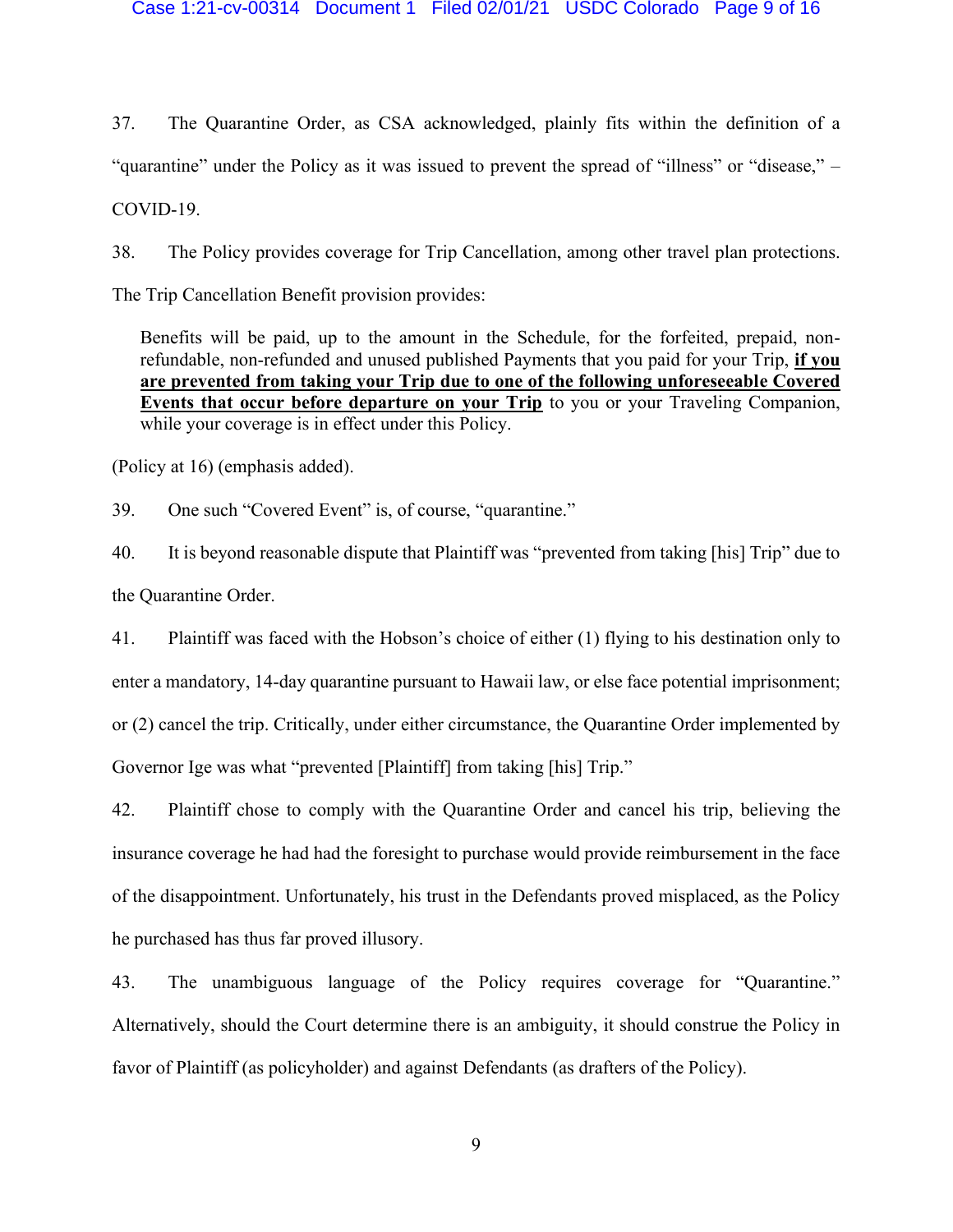# **V. CLASS ALLEGATIONS**

44. Plaintiff brings this action, individually, and on behalf of a nationwide class, pursuant to

Federal Rule of Civil Procedure Federal Rules of Civil Procedure 23(a), 23(b)(1), 23(b)(2), 23(b)(3)

and/or  $23(c)(4)$ , defined as follows :

# **Nationwide Class**

All persons located within the United States that purchased travel insurance coverage under the Policy, and were prevented from taking a trip as a result of a covered event during the COVID-19 pandemic, and who have incurred out of pocket Trip Cancellation expenses.

45. In the alternative to the Nationwide Class, and pursuant to Federal Rule of Civil Procedure,

Rule 23(c)(5), Plaintiff seeks to represent the following state class only in the event that the Court

declines to certify the Nationwide Class above. Specifically, a "Colorado Class" consisting of the

following:

# **Colorado Class**

All persons located within Colorado that purchased travel insurance coverage under the Policy, and were prevented from taking a trip as a result of a covered event during the COVID-19 pandemic, and who have incurred out of pocket Trip Cancellation expenses.

46. In the alternative to the Nationwide Class and the Colorado Class, and pursuant to Federal

Rule of Civil Procedure, Rule  $23(c)(5)$ , Plaintiff seeks to represent the following class only in the

event that the Court declines to certify the Nationwide Class above. Specifically, a "Travelers to

Hawaii Class" consisting of the following:

# **Travelers to Hawaii Class:**

All persons located within the United States

- who purchased travel insurance coverage under the Policy,
- who were prevented from taking a trip to Hawaii from March 26, 2020 to the present, as a result of a covered event during the COVID-19 pandemic, and
- and who have incurred out of pocket Trip Cancellation expenses.

47. Excluded from the class(es) are Defendants, any entities in which Defendants have a controlling interest, any of the officers, directors, or employees of the Defendants, the legal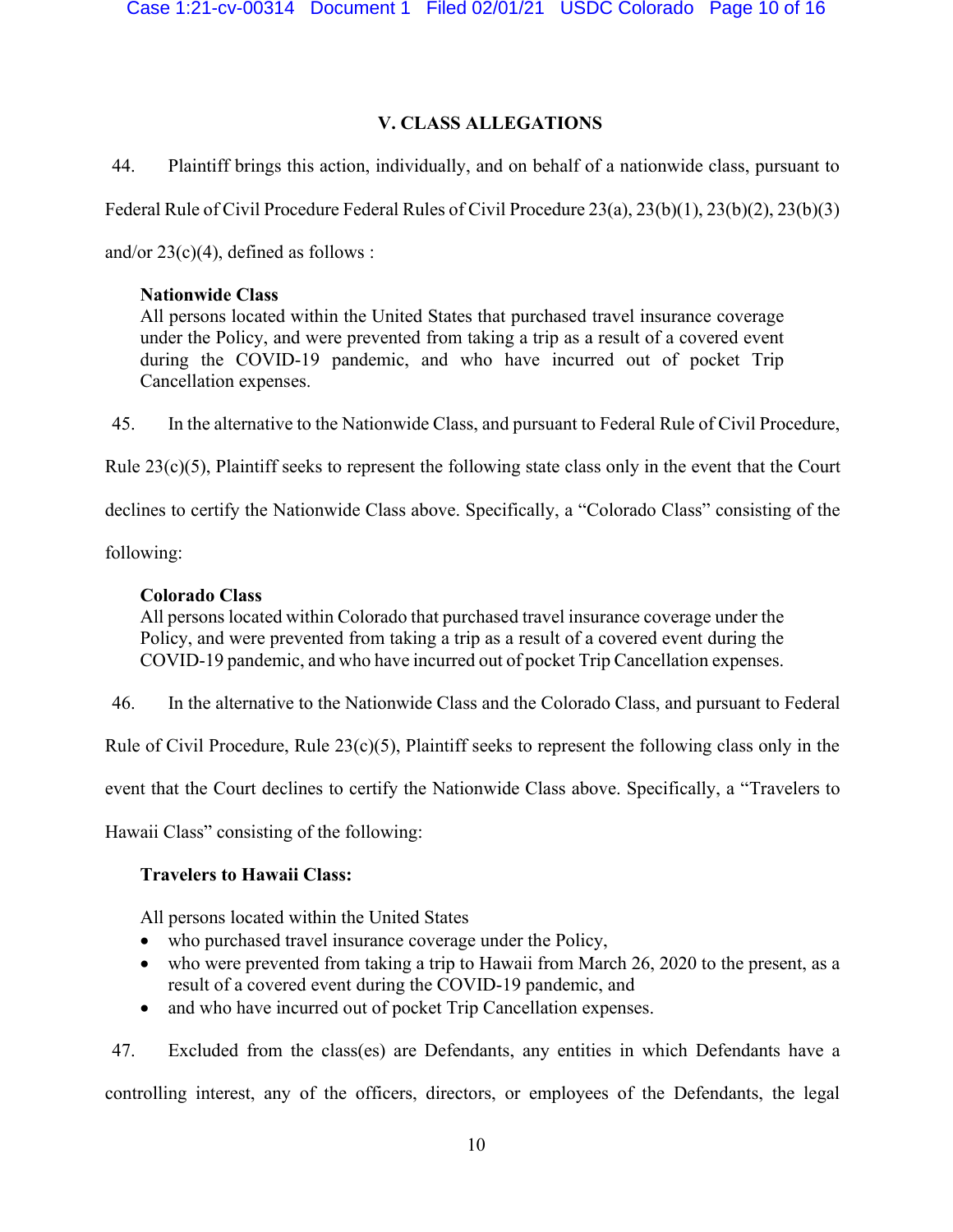#### Case 1:21-cv-00314 Document 1 Filed 02/01/21 USDC Colorado Page 11 of 16

representatives, heirs, successors, and assigns of the Defendants, anyone employed with Plaintiff's counsels' firms, any Judge to whom this case is assigned, and his or her immediate family.

48. **Numerosity.** The Class is so numerous that joinder of all members is impracticable. Due to the nature of the insurance involved, the members of the Class are geographically dispersed throughout the United States. While the exact number of Class members is information not readily available at this time, as only Generali possesses the data to determine a numerical figure to indicate the Policies sold throughout the US that have resulted in myriad claims Generali has received from consumers who would qualify as Class Members for purposes of this action, Plaintiff has reasonable belief that there are thousands of potential members in the Class. Generali states on its website that it has a presence in 50 countries in the world and earned a total premium income in excess of  $\epsilon$ 69.7 billion (approximately \$80 billion) in 2019, serving 61 million customers worldwide.<sup>7</sup>

49. **Typicality.** Plaintiff's claims are typical of the claims of the other members of the Class he seeks to represent because Plaintiff and all Class members purchased substantively identical coverage from Defendants containing identical language regarding Trip Cancellation and Covered Events, and all Class members have been improperly denied coverage.

50. **Adequacy.** Plaintiff has retained counsel experienced in complex class action and insurance litigation. Plaintiff has no interests which are adverse to or in conflict with other members of the Class. Plaintiff will fully and adequately protect the interests of all members of the Class.

51. **Commonality.** The questions of law and fact common to the members of the Class predominate over any questions that may affect only individual members, namely: whether the events caused by the emergence of the COVID-19 pandemic constitute Covered Events under the Policy, including quarantine orders such as the one that prevented Plaintiff from taking his trip;

<sup>7</sup> https://www.generali.com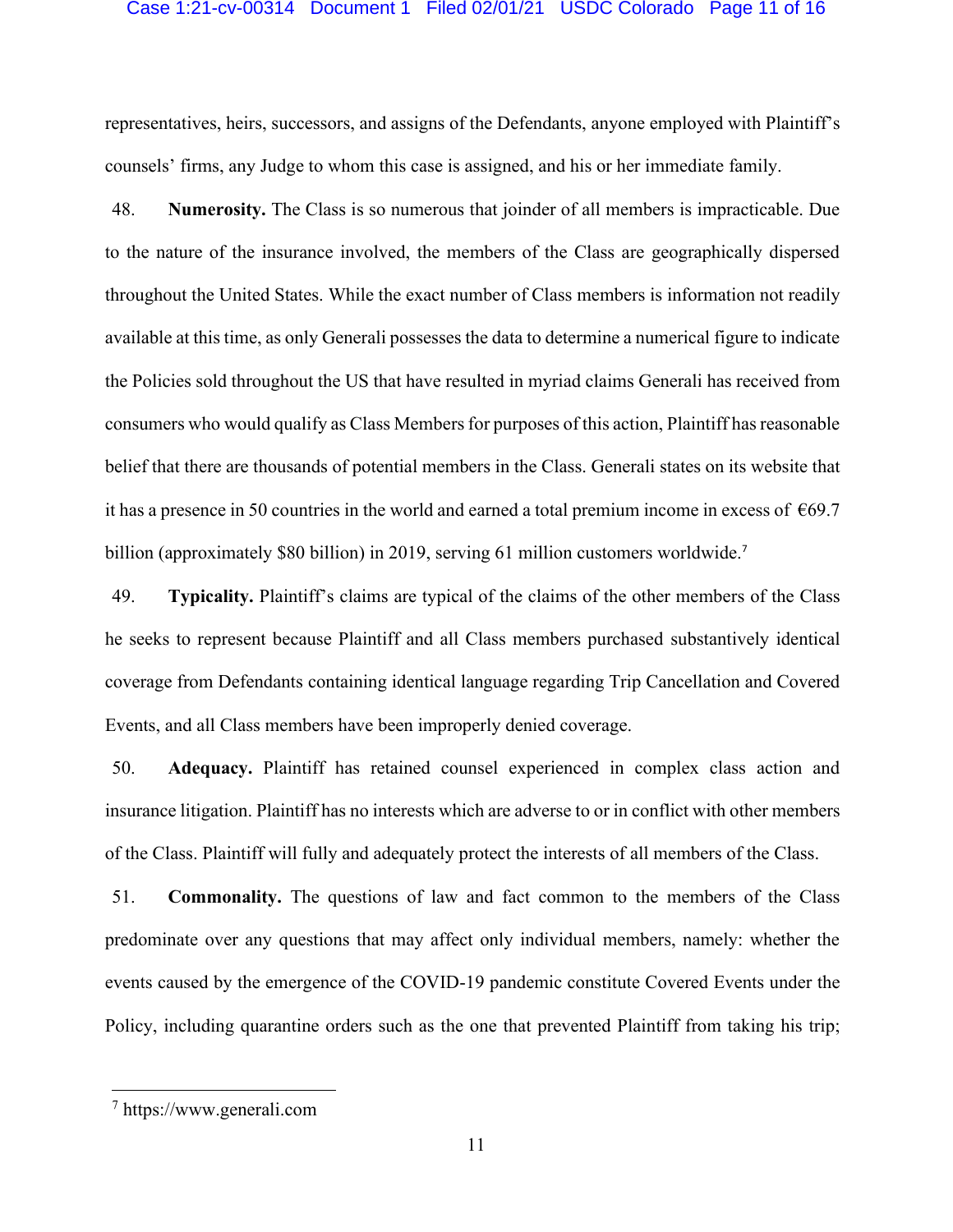### Case 1:21-cv-00314 Document 1 Filed 02/01/21 USDC Colorado Page 12 of 16

whether a state or municipality's quarantine order constitutes a "quarantine" pursuant to the Policy; and whether the Policy requires Generali to reimburse Policy holders for expenses incurred as a result of trip cancellation.

52. **Superiority.** A class action is superior to other available methods for the fair and efficient adjudication of this controversy since joinder of all Class members is impracticable. The prosecution of separate actions by individual members of the Class would impose heavy burdens upon the courts and would create a risk of inconsistent or varying adjudications of the questions of law and fact common to the Class. A class action, on the other hand, would achieve substantial economies of time, effort, and expense, and would assure uniformity of decision with respect to persons similarly situated without sacrificing procedural fairness or bringing about other undesirable results.

53. The interest of the members of the Class in individually controlling the prosecution of separate actions is theoretical rather than practical. The Class is cohesive, and prosecution of the action through representatives would be unobjectionable. The damages suffered by the Class are uniform and generally formulaic, and the expense and burden of individual litigation could preclude them form fair redressal of the wrongs done to them. Plaintiff anticipates no difficulty in the management of this action as a class action.

## **COUNT I: BREACH OF CONTRACT**

#### **(individually and on behalf of the Nationwide Class or, in the alternative, the Colorado**

## **Class or the Travelers to Hawaii Class)**

54. The preceding paragraphs are incorporated by reference as if fully alleged herein.

55. Plaintiff and the class purchased insurance from Defendants and were thereupon issued the Policy.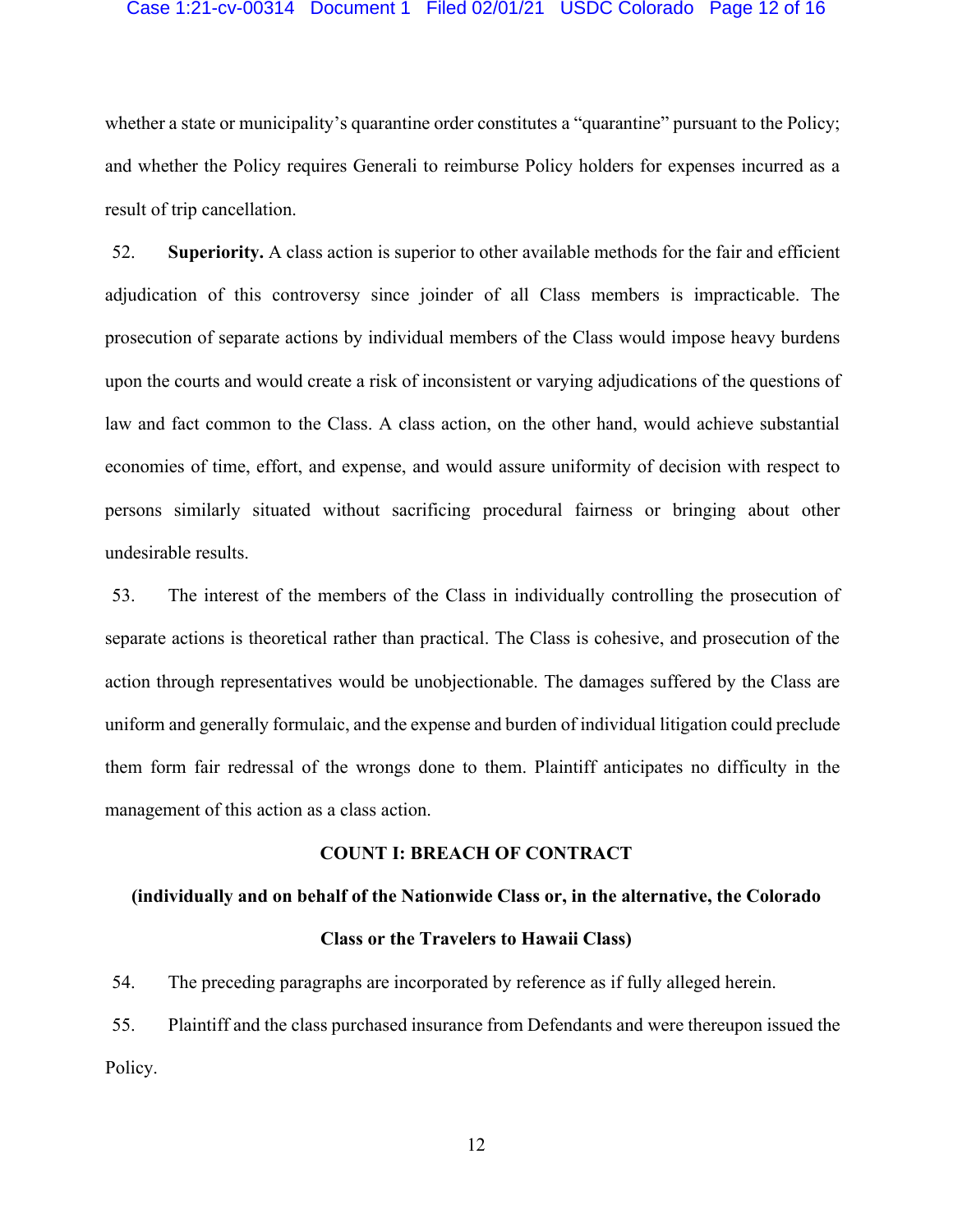#### Case 1:21-cv-00314 Document 1 Filed 02/01/21 USDC Colorado Page 13 of 16

56. The Policy is a valid and enforceable contract between Generali and all policyholders, including Plaintiff and putative class members.

57. Plaintiff and the class members substantially performed their obligations under the terms of the Policy.

58. Plaintiff and the class members suffered losses from events that should be reimbursed as results of Covered Events under the Policy.

59. Defendants have failed to compensated Plaintiff and class members for their respective losses as required by the Policy.

60. As a direct and proximate result of Defendants' breaches, Plaintiff and the class have sustained damages that are continuing in nature in an amount to be determined at trial.

# **COUNT II: BAD FAITH (individually and on behalf of the Nationwide Class or, in the alternative, the Colorado Class or the Travelers to Hawaii Class)**

61. The preceding paragraphs are incorporated by reference as if fully alleged herein.

62. Defendants owed Plaintiff a duty of good faith in all aspects regarding his insurance policy, including to investigate in good faith and provide a reasonable justification for denial.

63. An insurer lacks reasonable justification when it denies the claim in an arbitrary or capricious manner.

64. Defendants' blanket policy for denying all COVID-19 related claims, including those for quarantines, constitutes arbitrary and capricious claims handling and adjusting. Such conduct was uniform as to all class members, and constitutes bad faith.

65. As a direct and proximate result of Defendant's breaches, Plaintiff and the class have sustained damages that are continuing in nature in an amount to be determined at trial, including punitive damages and attorneys' fees.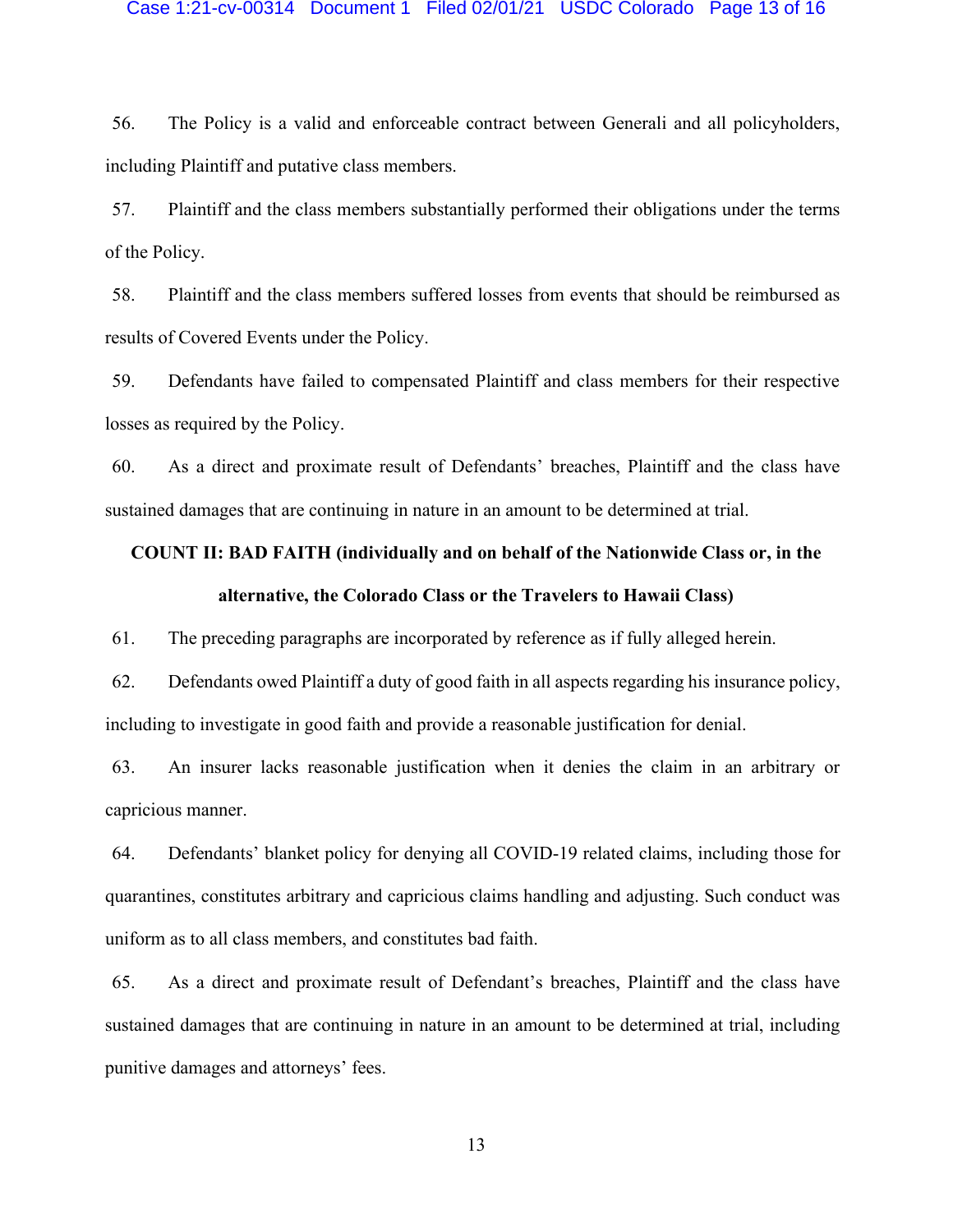## **COUNT III: DECLARATORY AND INJUNCTIVE RELIEF**

# **(individually and on behalf of the Nationwide Class or, in the alternative, the Colorado Class or the Travelers to Hawaii Class)**

66. The preceding paragraphs are incorporated by reference as if fully alleged herein.

67. An actual controversy has arisen and now exists between Plaintiff and the class, on the one hand, and Defendants, on the other, concerning the respective rights and duties of the parties under the Policy.

68. Plaintiff contends that Generali has breached the Policy by failing to timely pay Class Members for their respective losses for covered damages.

69. Plaintiff, therefore, seeks a declaration of the parties' respective rights and duties under the Policy and requests the Court to declare Generali's conduct unlawful and in material breach of the Policy so as to avoid future controversies that would allow for continual injustices such as the one at issue here, where huge insurance companies take advantage of masses of consumers.

70. Pursuant to a declaration of the parties' respective rights and duties under the Policy and Class Policies, Plaintiff further seeks an injunction enjoining Defendants (1) from continuing to engage in conduct in breach of the Policy; and (2) ordering Defendants to comply with the terms of the Policy, including payment of all amounts due to each respective class member under the stated Policy coverages that were extended to them upon purchase.

## **PRAYER FOR RELIEF**

WHEREFORE, Plaintiff, individually and on behalf of all others similarly situated, requests relief and judgment against Defendants as follows:

(a) That the Court enter an order certifying the class, appointing Plaintiff as a representative of the class, appointing Plaintiff's counsel as class counsel, and directing that reasonable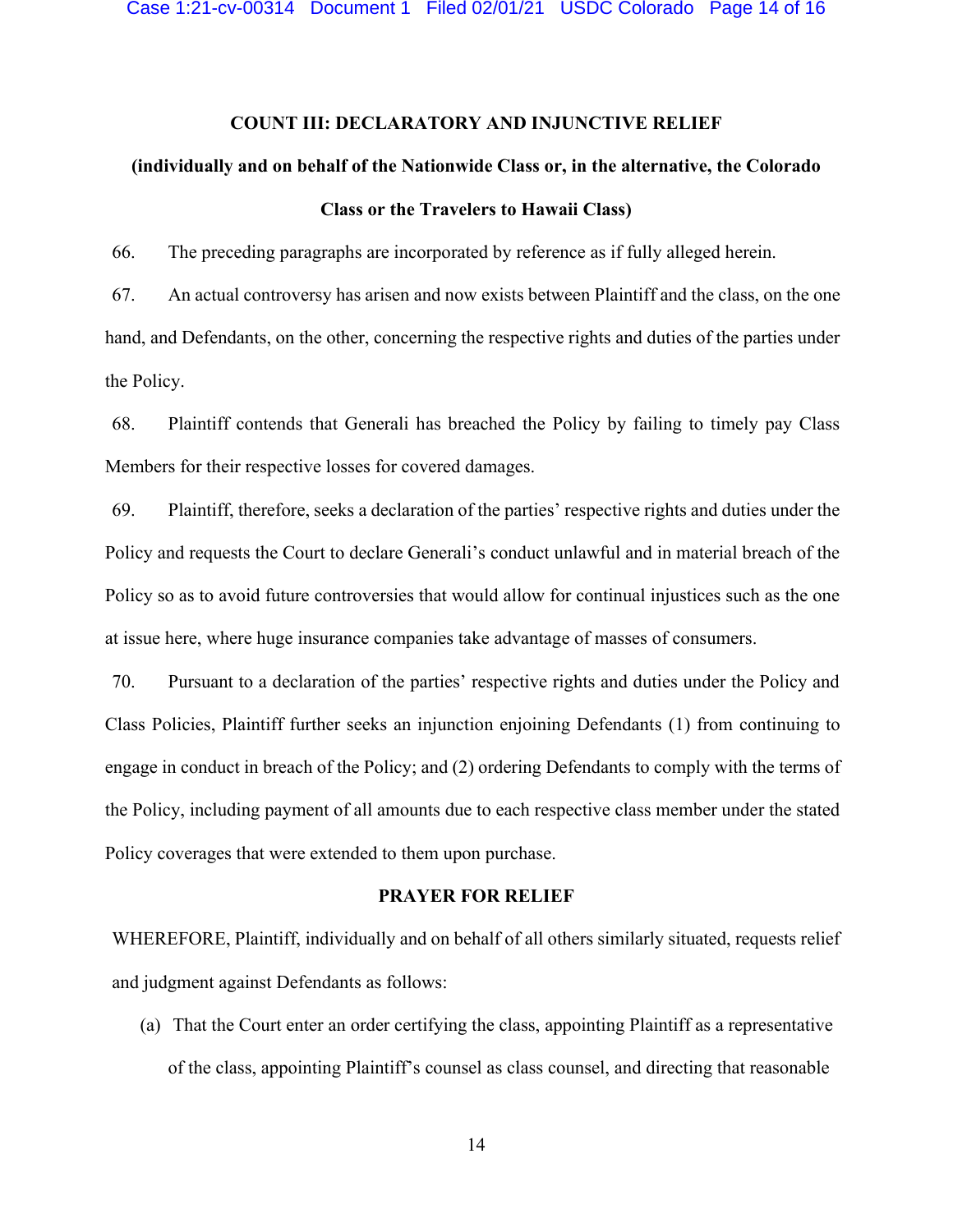## Case 1:21-cv-00314 Document 1 Filed 02/01/21 USDC Colorado Page 15 of 16

notice of this action, as provided by Federal Rule of Civil Procedure 23(c)(2), be given to the class;

- (b) For a judgment against Defendant for the causes of action alleged against it;
- (c) For compensatory damages in an amount to be proven at trial;
- (d) For a declaration that Defendant's conduct as alleged herein is unlawful and in material breach of the Policy;
- (e) For appropriate injunctive relief, enjoining Defendant from continuing to engage in conduct related to the breach of the Policies;
- (f) For pre-judgment and post-judgment interest at the maximum rate permitted by law;
- (g) For Plaintiff's attorneys' fees;
- (h) For Plaintiff's costs incurred; and
- (i) For such other relief in law or equity as the Court deems just and proper.

# **DEMAND FOR JURY TRIAL**

Plaintiff hereby demands a trial by jury on all issues so triable.

February 1, 2021

Respectfully submitted,

*s/Ben Wickert* Ben Wickert, Attorney-in-Charge Texas Bar No. 24066290 Admitted in D. Colorado [efile@raiznerlaw.com](mailto:efile@raiznerlaw.com) **RAIZNER SLANIA LLP** 2402 Dunlavy Street Houston, Texas 77006 Telephone: (713) 554-9099 Facsimile: (713) 554-9098

# *Of Counsel*:

Jeffrey L. Raizner